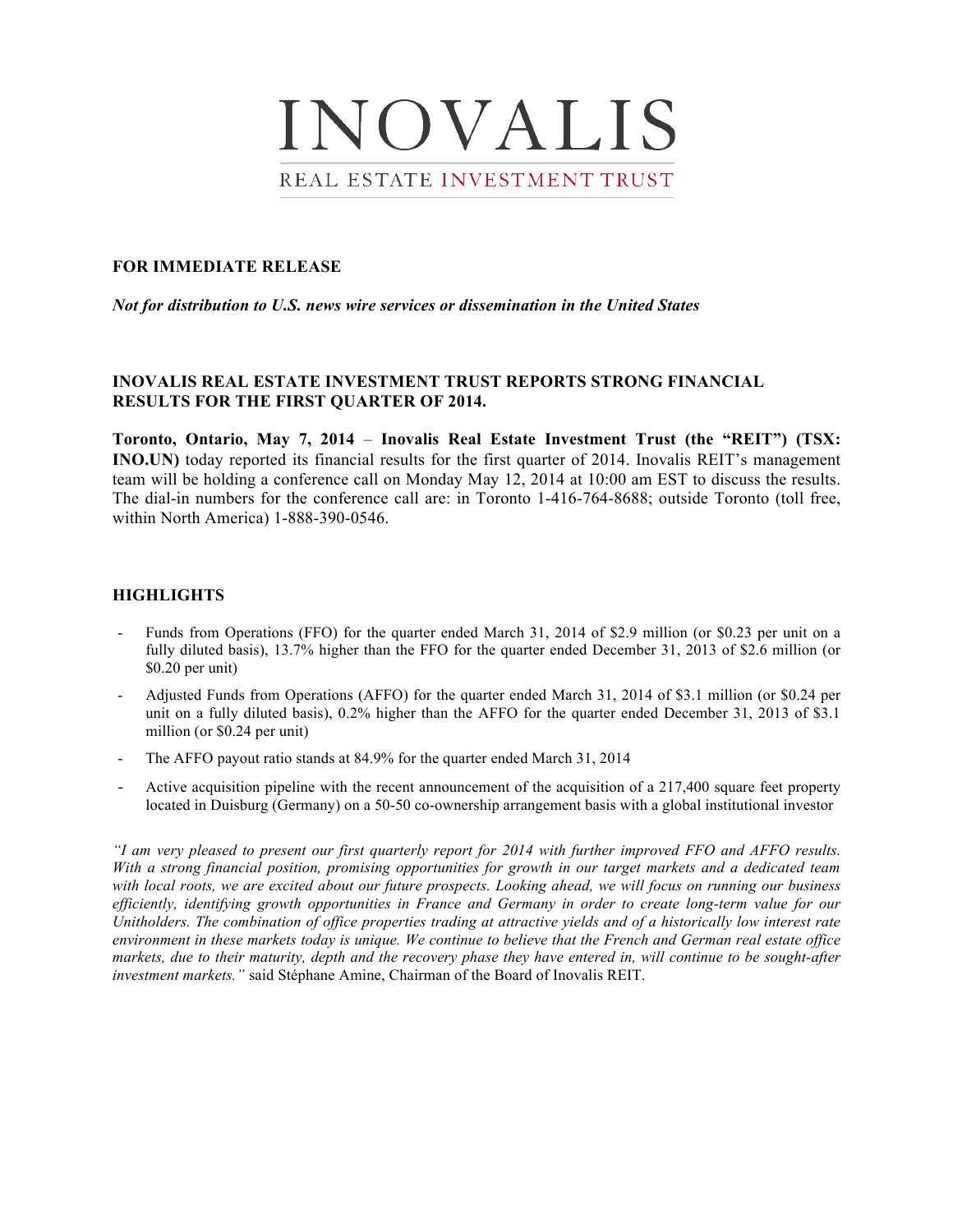|                                                                                    | 3-month period ended |                   |
|------------------------------------------------------------------------------------|----------------------|-------------------|
| (in thousands of CAD\$ unless otherwise expressed and except for per Unit amounts) | March 31,<br>2014    | December 31, 2013 |
| <b>Operational information</b>                                                     |                      |                   |
| Number of properties                                                               | $\overline{4}$       | 4                 |
| Gross leasable area                                                                | 529,267 sq.ft        | 529,267 sq.ft     |
| Occupancy rate (end of period) <sup>(1)</sup>                                      | 96.0%                | 96.0%             |
| Weighted average lease term                                                        | 7.3 years            | 7.5 years         |
| Average capitalization rate <sup>(2)</sup>                                         | 7.7%                 | 7.6%              |
| <b>Operating results</b>                                                           |                      |                   |
| Rental income                                                                      | 4,887                | 4,630             |
| Net rental income                                                                  | 3,112                | 4,394             |
| Profit for the period                                                              | (95)                 | 3,955             |
| Funds from Operations (FFO) $(3)(4)$                                               | 2,905                | 2,555             |
| Adjusted Funds from Operations (AFFO) <sup>(3)(4)</sup>                            | 3,079                | 3,073             |
| FFO per Unit (diluted) (3) (4) (5)                                                 | 0.23                 | 0.20              |
| AFFO per Unit (diluted) $(3)(4)(5)$                                                | 0.24                 | 0.24              |
| <b>Distributions</b>                                                               |                      |                   |
| Declared distributions on Units and Exchangeable Securities                        | 2,614                | 2,602             |
| Declared distribution per Unit (diluted) <sup>(5)</sup>                            | 0.21                 | 0.21              |
| AFFO cash payout ratio <sup>(3)</sup>                                              | 84.9%                | 84.7%             |
| Financing                                                                          |                      |                   |
| Level of debt (debt-to-book value) (6)                                             | 43.5%                | 44.2%             |
| Level of debt (debt-to-book value, net of cash) (6)                                | 42.2%                | 42.8%             |
| Weighted average interest rate (7)                                                 | 1.47%                | 1.44%             |
| Weighted average term to maturity of principal repayments of finance<br>leases     | 4.0 years            | 4.3 years         |
| Interest coverage ratio <sup>(8)</sup>                                             | 4.7x                 | 4.0 x             |

#### **OPERATING AND FINANCIAL SUMMARY**

(1) Does not take into account the impact of the Vendor Leases. Taking into account the Vendor Leases, occupancy rate is 100.0%

(2) Calculated on annualized rental income (based on rental income for the quarter ended March 31, 2014)

(3) FFO and AFFO are key measures of performance used by real estate companies. However, they are not defined under IFRS, do not have standard meanings and may not be comparable with other industries or issuers

(4) The reconciliation of FFO and AFFO to net income can be found under the section *Non-IFRS Financial Measures: Funds from Operations (FFO) and Adjusted Funds from Operations (AFFO)*

(5) Based on the weighted average number of Units during the period, i.e. 12,675,707 for the 3-month period ending March 31, 2014

(6) Debt-to-book value is defined as total debt divided by total assets. Debt-to-book value, net of cash, is defined as total debt divided by total assets, each of which excludes \$6.1 million of cash and equivalent at March 31, 2014

(7) Calculated as the weighted average interest rate paid on all the finance leases

(8) Calculated as net rental income plus interest, less general and administrative expenses, divided by interest expense on the financial leases